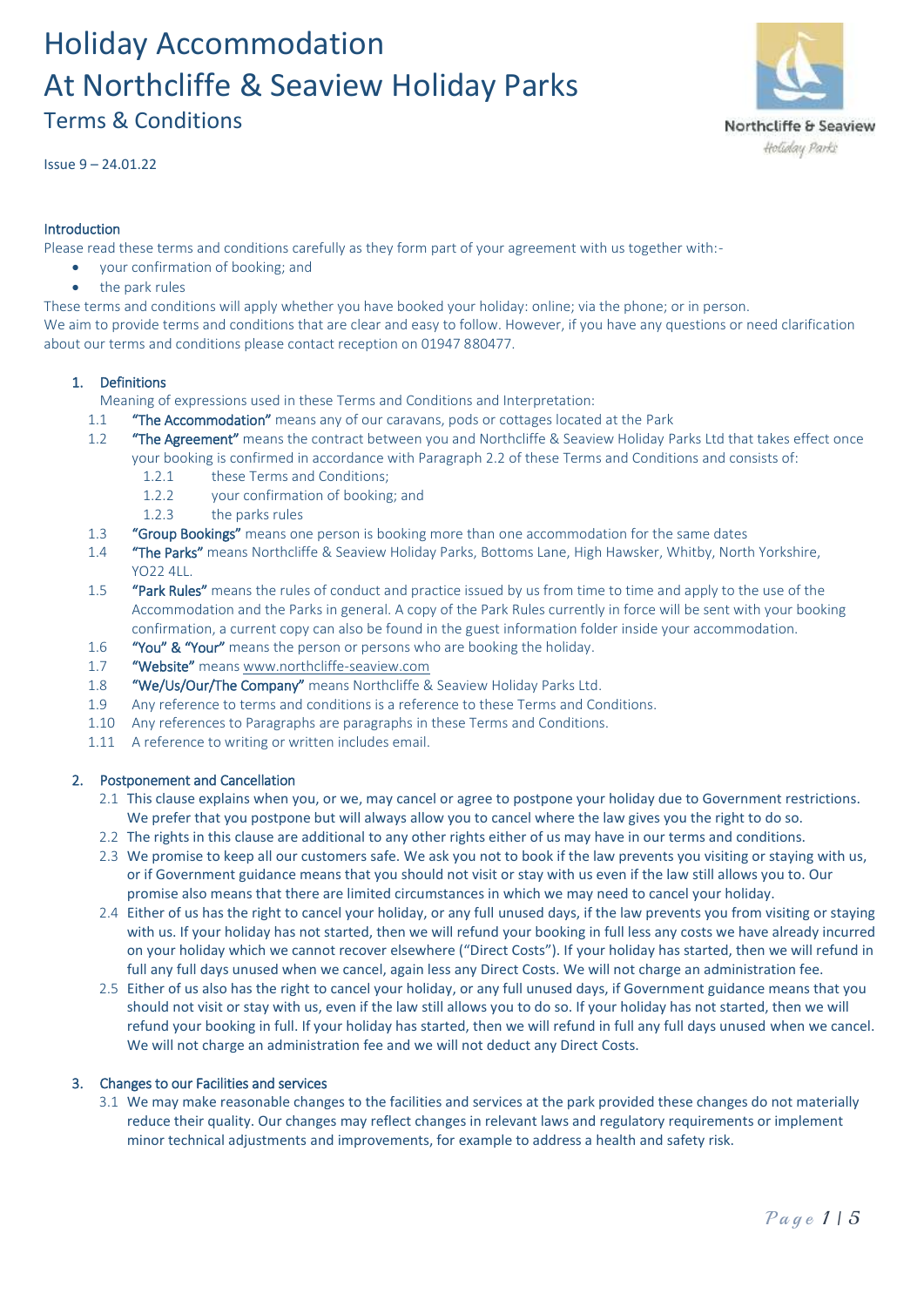

Issue 9 – 24.01.22

3.2 If we make changes to the facilities and services at the park which materially reduce their quality, we will give you the choice between confirming your booking, agreeing new booking dates with us or cancelling. If your holiday has not started and you decide to cancel, then we will refund your booking in full. If your holiday has started, then we will refund in full any full days unused when we cancel. We will not charge an administration fee, and we will not deduct any Direct Costs.

## 4. Bookings

- 4.1 The Agreement will not come in to force until:
	- 4.1.1 you have paid the deposit due under Paragraph 5.1 of these Terms and Conditions; and
	- 4.1.2 you have received a confirmation of booking from us either by letter or email.
- 4.2 You are responsible for checking that the details of your booking confirmation are correct. If any of the details in your booking confirmation are incorrect, you are responsible for notifying us of this as soon as possible.
- 4.3 We only accept group bookings from:
	- 4.3.1 families; and
		- 4.3.2 couples;
- 4.4 We do not accept bookings from hen or stag parties.
- 4.5 We reserve the right to refuse any booking.

### 5. Paying for the Accommodation

- 5.1 You must pay a deposit at the time of booking. The deposit will be charged as follows:
	- 5.1.1 £50 for a 3 or 4 night stay; or
	- 5.1.2 £100 for a 7 night stay.
- 5.2 The remaining balance must be paid at least 8 weeks before your arrival date, except where the booking is made less than 8 weeks before your arrival date, in which case full payment is due at the time of booking.
- 5.3 Payment can be made in any of the following ways:
	- 5.3.1 online via our Website using your debit or credit card (deposit only)
	- 5.3.2 by telephone using your debit or credit card
	- 5.3.3 by cheque, if received not less than 28 days before your arrival date. Cheques should be made payable to Northcliffe & Seaview Holiday Parks. (please add an additional £1.50 per cheque to cover bank charges)
- 5.4 All of our prices are fully inclusive of bed linen, towels, tea towels, gas and electric.
- 5.5 All our prices are correct at the time of publication. If any error or mistake has been made by us we will notify you on receipt of your booking request.
- 5.6 We reserve the right to alter our published prices at any time prior to your booking being confirmed but will contact you to check your agreement to the new price before we proceed.

### 6. Occupiers of the Accommodation

- 6.1 You must provide us with the names and addresses of all persons intending to occupy the Accommodation for the duration of your booking.
- 6.2 Only you and the persons named on your booking confirmation will be entitled to occupy the Accommodation for the duration of your booking. We reserve the right to refuse entry to any person who is not named in your booking.
- 6.3 Whilst only persons named on your booking confirmation are entitled to occupy the Accommodation for the duration of your booking, you are permitted to invite friends and family members to the parks as day guests.
- 6.4 You must register the names and addresses of any friends or family visiting the Parks for the day at the Parks'. As much notice as possible, and at least 24 hours notice, must be given in writing to reception (email us at enquiries@northcliffeseaview.com ) for any visitors to the Parks. Please provide
	- The names of all guests
	- Vehicle details (make, model, colour & vehicle registration)
	- Confirmation all guests have been made aware of the park rules
	- You must ensure that any visiting friends or family leave the Parks by 11.00pm at the latest.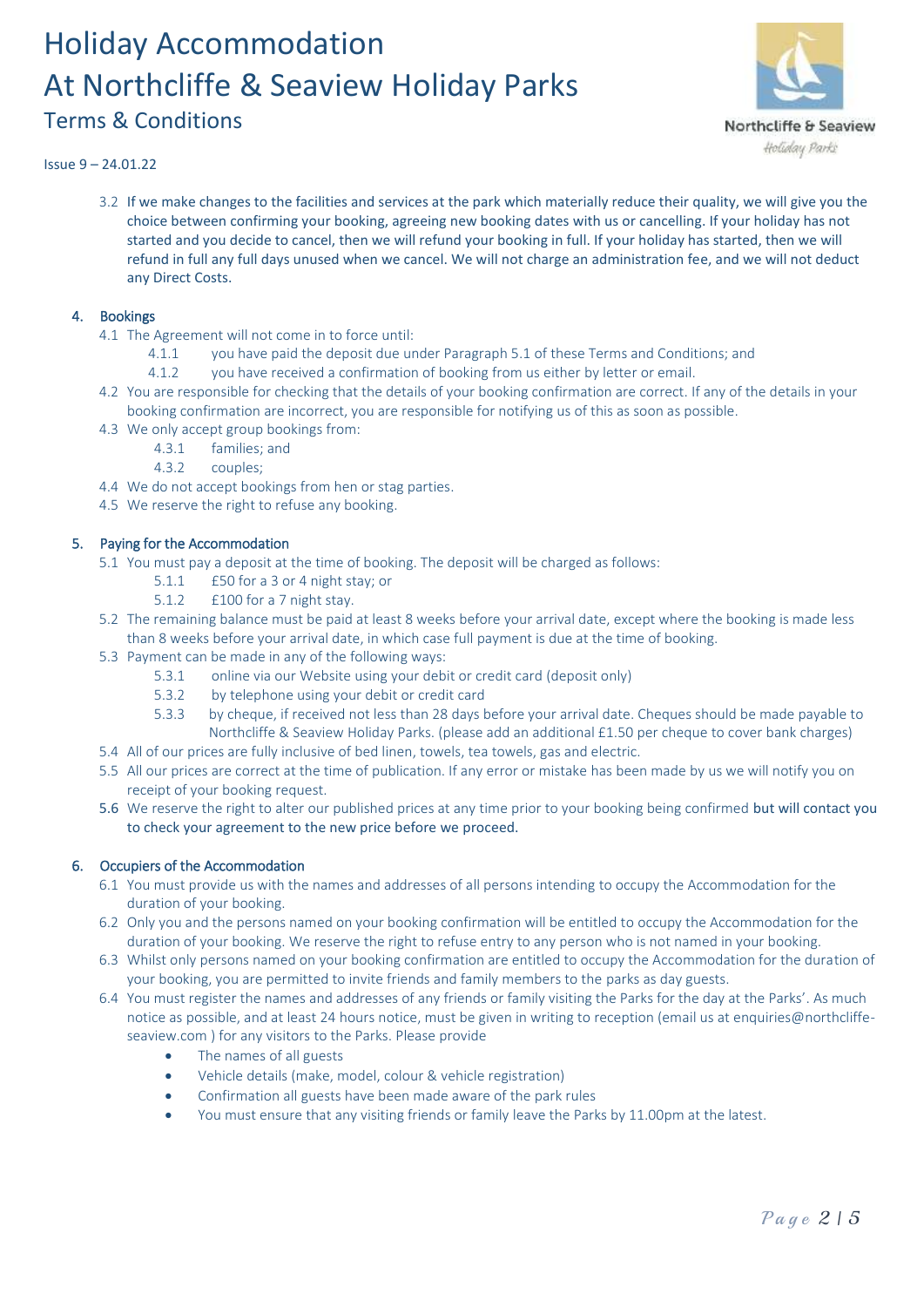

## Issue 9 – 24.01.22

- 6.5 You must not use or allow the Accommodation to be used to sleep a number of persons greater than the Accommodation's maximum sleeping capacity, which is 2 for the SeaPad, 4 for lemon cottage, luxury & super luxury 2 bedroomed caravans & 6 for the 3 bedroomed super luxury caravans. This includes any children over the age of 2. Any children under the age of 2 may sleep in the Accommodation in addition to the maximum sleeping capacity providing: 6.5.1 they are sleeping in either a travel cot or moses basket; and
	- 6.5.2 they are named in your confirmation of booking.
- 6.6 You are responsible for the behaviour of all persons in your booking and any visiting guests, including any children, and for ensuring that they comply with the terms of the Agreement.
- 6.7 You must ensure that any children named on your booking are properly supervised by a responsible adult at all times so that they do not cause a nuisance or danger to themselves or others.

### 7. When you may cancel your booking

- 7.1 You may cancel your booking at any time. Cancellation will be effective on the date it is received by us in writing.
- 7.2 If you cancel your booking we shall only be liable to refund you the following amounts shown below. The amount we agree to refund to you is dependent on how close your cancellation is to the start of your booking. This is because we are less likely to recover the cost of your booking by reselling the Accommodation:-
	- 7.2.1 If notice of cancellation is received within 8 weeks of your arrival date we will re-advertise your booking. If the Accommodation is re-let we will refund you any monies taken for the booking less your deposit. Please note that we may have to reduce the total price of the holiday in order to re-let it at such a late date.
	- 7.2.2 If notice of cancellation is received more than 8 weeks before your arrival date and you have paid in full then we will refund your total holiday price less the deposit.
	- 7.2.3 If notice of cancellation is received more than 8 weeks before your arrival date and you have only paid your deposit there will be no refund.
- 7.3 We recommend that you take out holiday cancellation insurance.
- 7.4 If you decide to vacate the Accommodation before your date of departure, for any reason other than as a result of us seriously breaching our obligations contained in the Agreement or our negligence causing you serious loss, we are not liable to offer you a refund.

## 8. When we may cancel your booking

- 8.1 If you are in a serious breach of your obligations under the Agreement and the breach is not capable of being remedied, we may give you reasonable notice to cancel the Agreement.
- 8.2 If you are in breach of any of your obligations under the Agreement which is capable of being remedied (for example to pay the balance in full (Paragraph 5.2 of these Terms and Conditions)) we may write giving you warning, specifying the breach and asking you to remedy within a reasonable and specified time. If you do not comply with that warning and the breach is serious and/or amounts to persistent breaches of obligation, which taken individually would be minor but which taken together would cause a breakdown in the relationship between you and us, we are entitled to write you to cancel the Agreement.
- 8.3 Where we cancel the Agreement under Paragraphs 8.1 or 8.2 of these Terms and Conditions we shall only be liable to refund you on the same scale set out in Paragraph 7.2 of these Terms and Conditions.
- 8.4 If we have to cancel your booking as a result of any cause beyond our reasonable control, we will only be liable to pay to you sums which you have already paid to us under the Agreement.

## 9. Arrival & Departure

- 9.1 Check in is from 4pm.
	- 9.1.1 Contactless check in When checking-in the key is available from the key box outside your accommodation. The key code will be the last 4 digits of your holiday hire reference number.
	- 9.1.2 Please do not forget to inform us via email [\(enquiries@northcliffe-seaview.com\)](mailto:enquiries@northcliffe-seaview.com) or telephone that you have arrived and if there are any changes to the guest information you have already provided. If you are telephoning outside of office hours please leave a message on the answer phone.
- 9.2 You must vacate the Accommodation by 10:00am on your day of departure. Please leave the key in the key box when you are ready to check-out.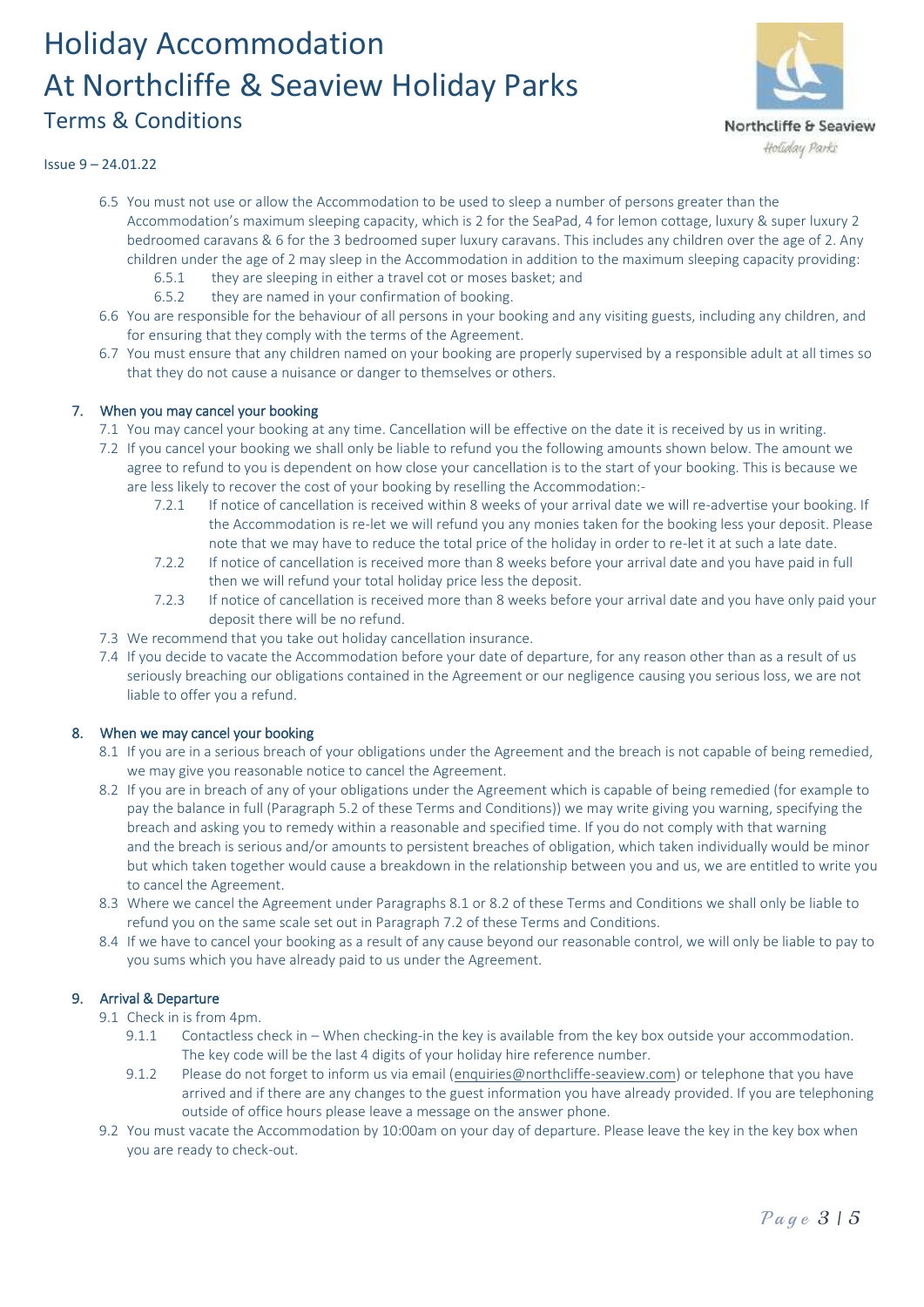

### Issue 9 – 24.01.22

- 9.3 Please leave windows open on the latch when leaving the accommodation.
- 9.4 Please check on your departure that you have packed all your personal items and that you have not inadvertently packed any of our property i.e. coat hangers. We cannot accept responsibility for any property left behind at the end of your stay unless we are found to be negligent. We will hold any personal items we find in the accommodation for a period of 3 months from your date of departure, after which the items will be disposed of.

### 10. Accommodation

- 10.1 You must not smoke in the Accommodation.
- 10.2 You must take reasonable care of the Accommodation, including any fixtures and fittings, and leave the Accommodation in a clean and tidy condition on your day of departure. This includes ensuring that:
	- 10.2.1 All cooking equipment and crockery has been washed and put away; and
	- 10.2.2 All bins have been emptied and washed.
- 10.3 If you fail to comply with Paragraphs 10.1 and 10.2 of these Terms and Conditions we will be entitled to recover from you any losses suffered (including our own reasonable cleaning charges) unless such failures arise due to our negligence or default.
- 10.4 We reserve the right to enter the Accommodation in any of the following circumstances:
	- 10.4.1 in the event of an emergency
	- 10.4.2 to carry out essential or emergency repair works to the Accommodation; and
	- 10.4.3 if we know or have reasonable grounds to believe that you are using the Accommodation to engage in illegal or inappropriate behaviour
- 10.5 Unfortunately, not all of the Accommodation is suitable for all wheelchair users. Specifically:
	- 10.5.1 our caravan accommodation which can only be accessed via steps; and
	- 10.5.2 whilst Lemon Cottage is step free it has standard doors which may not accommodate a wheelchair
- 10.6 Please notify us at the time of making your booking if you have any specific requirements and we will, wherever possible, accommodate you.

### 11. Cots & Highchairs

- 11.1 If you have booked to stay in one of our cottages at the Parks and require a travel cot and/or highchair, we can usually supply these to you, free-of-charge.
- 11.2 If you have booked to stay in one of our caravans at the park a highchair can usually be supplied, free-of-charge. We are not able to provide a travel cot for use in any of our caravans.
- 11.3 You will need to request a cot and/or highchair at the time of making your booking. Cots and highchairs are subject to availability and there is no guarantee we will be able to fulfil your request. We will advise you at the time of booking whether there is a cot and/or highchair available for the duration of your holiday.
- 11.4 We do not provide bedding for the travel cot or a harness for the highchair. You will be responsible for bringing your own bedding for the travel cot and/or a harness for the highchair.

### 12. Ejection on grounds of behaviour

- 12.1 You must comply with and ensure that any person named on your booking or who visits you on the Parks, complies with the behaviour standards set out in the Park Rules.
- 12.2 We are entitled to eject anyone from the Parks who acts in a manner likely to cause significant upset or significantly annoy other users of the Parks or our staff or who is guilty of a criminal offence. We do not have to follow any formal procedure to eject any person who is not named in your booking.
- 12.3 In the event of persistent or serious misconduct by you or any other person named in your booking, we will follow the relevant notice procedures in Paragraphs 8.1 and 8.2 of these Terms & Conditions.

### 13. Vehicles

- 13.1 You must not park more than:
	- 13.1.1 One vehicle in the designated car parking space if you are staying in one of our Luxury Caravans or Seapad accommodation; or